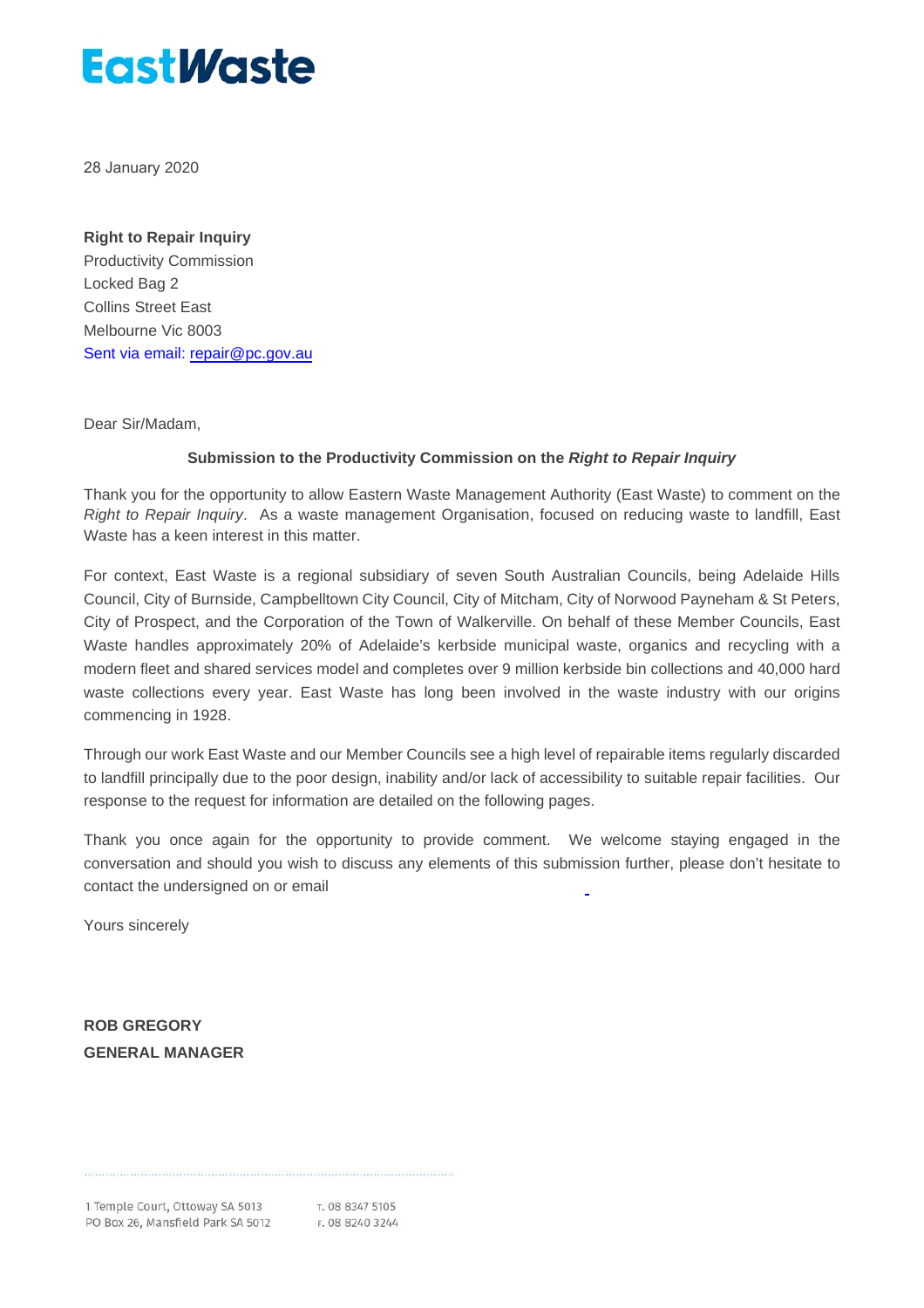## EAST WASTE RESPONSES TO 'RIGHT TO REPAIR' PRODUCTIVITY COMMISSION ISSUES PAPER JANUARY 2020

## INFORMATION REQUEST 1

### **What would a 'right to repair' entail in an Australian context? How should it be defined.**

A manufacturer of any physical item/product should allow for the 'right to repair' as a priority and in doing so, original equipment manufacturers (OEMs) should provide clear information on repair options such as an 'approved repairer contact list' when the products are purchased. The parts and types of repairs that are covered under warranty should also be clearly provided.

This could be managed by allowing for a broader network of "authorised/certified repairers" to have access to the necessary repair manuals and tools through a licence type agreement.

Repair options outside of existing product manufacturer companies should be further supported and implemented with consideration of existing repair cafes and maker spaces. These organisations currently are predominantly run by volunteers which include specialised technicians that may have or had previously worked in a trade eg. electricians as well as 'self-taught' repairers. Examples in Adelaide include:

- [The Hut Community Centre, Aldgate;](https://www.thehut.org.au/)
- Gawler Repair Café, [Gawler Environment Centre;](https://www.facebook.com/GawlerEnvironmentCentre)
- [Repair Café, Campbelltown SA;](https://www.facebook.com/Repair-Cafe-Campbelltown-SA-103728601451735/?__cft__%5b0%5d=AZUbCD-KqL_mjeQULAVBB_J-IzBn7JI1op0PF8F6gfjeZjEKb8F5bdW3rR0Jid2b2aXnpyVPhP29h1xgnCzr5th8k3g7U08jP4O3kDX8BHJviSIKt3gNZd-4iYxQP3tZWrKY75Lax60OrgzU_VMbk2LY&__tn__=kK-R)
- [Repair Café Payneham;](https://www.facebook.com/RepairCafePayneham/)
- [Unley Repair Café,](https://www.facebook.com/unleyrepaircafe) Unley;
- [Makerspace ,Adelaide;](https://www.facebook.com/MakerspaceAdelaide/)
- [Tea Tree Gully Repair Café,](https://www.teatreegully.sa.gov.au/Events_and_places/Events_programs_and_activities/Repair_Cafe?fbclid=IwAR04yQMarvSiskrR2w3WP_JjjnZ7d2o6tiNs9nKvBe5REWQ8dpbncnA0udM) Tea Tree Gully; and
- [Parks Library Repair Cafe,](https://stemlibrary.space/parks-repair-cafe/) Angle park.

Warranties should cover the repair and/or replacement of parts which extend for a minimum of 2 years. The suitability of this could be determined by the type of product however rather than warranties being offered voluntarily, there should be a product warranty standard/benchmark that prescribes how long warranties should last for specific products.

An itemised list of parts and software that may need repairing with advice on how and where to repair them should be made available when purchasing the product as well as on the manufacturer's website.

A service and repair support number eg. 1300 REPAIR should be made available to provide customers with advice and support on sourcing repairs.

Various options on how goods can be repaired should include; taking the product to an authorised repair service centre/repair café, having a technician visit your residence or business to repair the product for larger items, and free postage options for smaller items to send them back to the manufacturer for repair.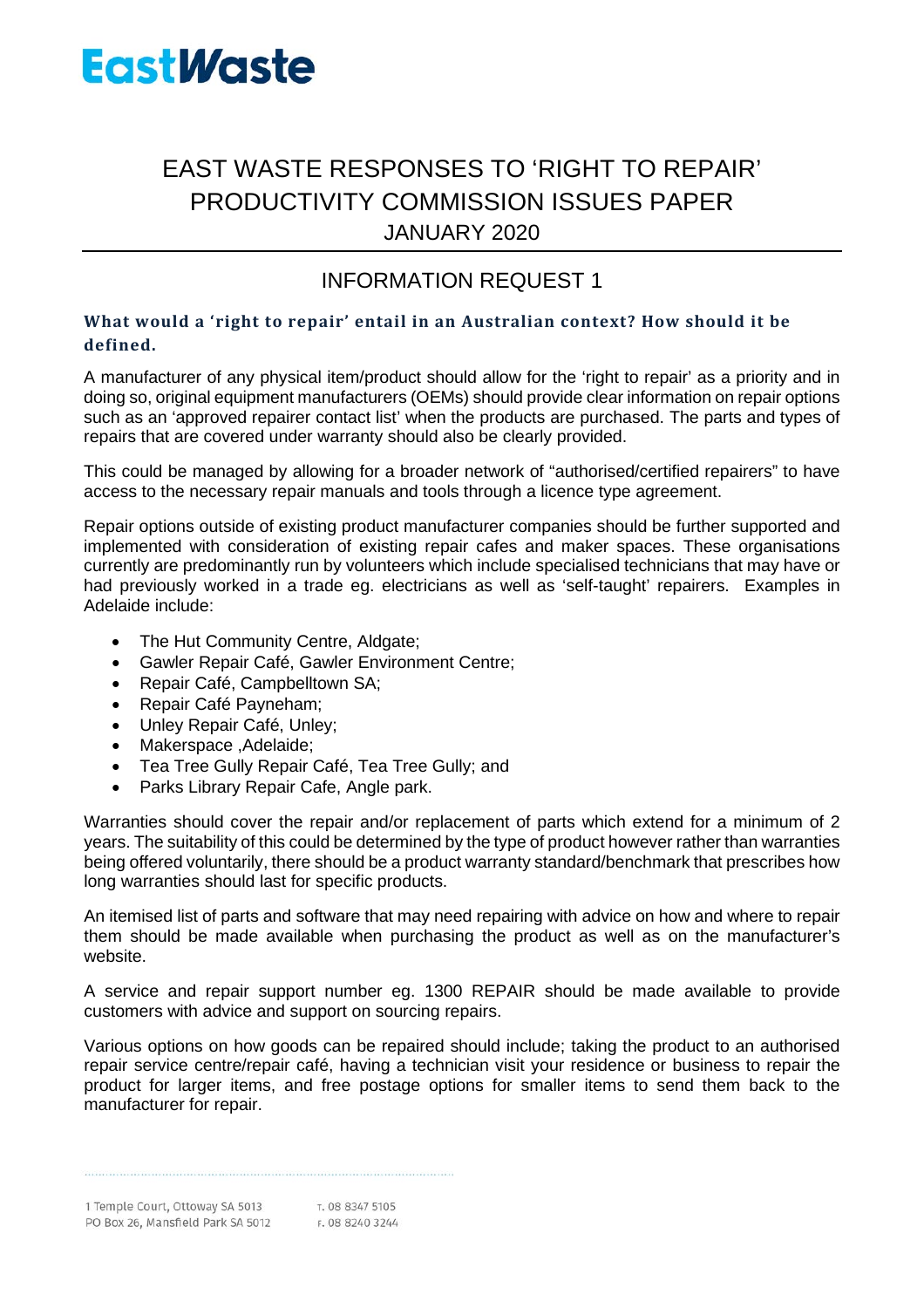## INFORMATION REQUEST 2

### *a) What types of products and repair markets should the Commission focus on?*

- *b) Are there common characteristics that these products share (such as embedded technology and software or a high/low degree of product durability), and which characteristics would allow policy issues to be considered more broadly?*
- *c) If there are particular products that the Commission should focus on, what are the unique issues in those product repair markets that support such a focus?*

Due to the planned obsolescence of many electronic items, in particular iPhones, TV's, and Computers (subsequently creating the fastest waste stream) these items should be the main focus. A possible solution is 'product life extension' where the lifecycle of products is extended by remanufacturing, repairing or remarketing. Eg. Ara, a modular smartphone made from separate modules, processors, displays, cameras and other specialised parts which can be upgraded as needed. This design would allow a device to be upgraded over time with new capabilities and upgraded without requiring the purchase of an entire new device, providing a longer lifecycle for the device and potentially reducing [electronic waste.](https://en.wikipedia.org/wiki/Electronic_waste) (Project Ara – Wikipedia [https://en.wikipedia.org/wiki/Project\\_Ara\)](https://en.wikipedia.org/wiki/Project_Ara) Although this project was shelved in 2016, it still has merit for possible future applications.

### INFORMATION REQUEST 3

- *a) Do the consumer guarantees under the ACL provide adequate access to repair remedies for defective goods? If not, what changes could be made to improve access to repair remedies? Are there barriers to repairing products purchased using new forms of payment technologies, such as 'buy now pay later'?*
- *b) Is the guarantee of available repair facilities and spare parts effective in providing access to repair services and parts? Or is the opt-out clause being widely used, making the guarantee ineffective?*
- *c) Should consumer guarantees seek to balance the broader societal costs of remedy choices (such as the environmental impacts of replacements) with consumer rights, and if so how? For example, should repairs be favoured as a remedy?*
- *d) Are consumers sufficiently aware of the remedies that are available to them, including the option to repair faulty products, under the ACL's consumer guarantees?* • *If not, would more information and education be a cost-effective measure to assist consumers understand and enforce guarantees? What would be the best way to deliver this information? What other measures would be more effective?*
- a) Access to repair remedies are provided through a limited warranty, most people are aware of this however may not be provided with adequate information or support to access repair or replacement options.

T. 08 8347 5105 1 Temple Court, Ottoway SA 5013 PO Box 26, Mansfield Park SA 5012 F. 08 8240 3244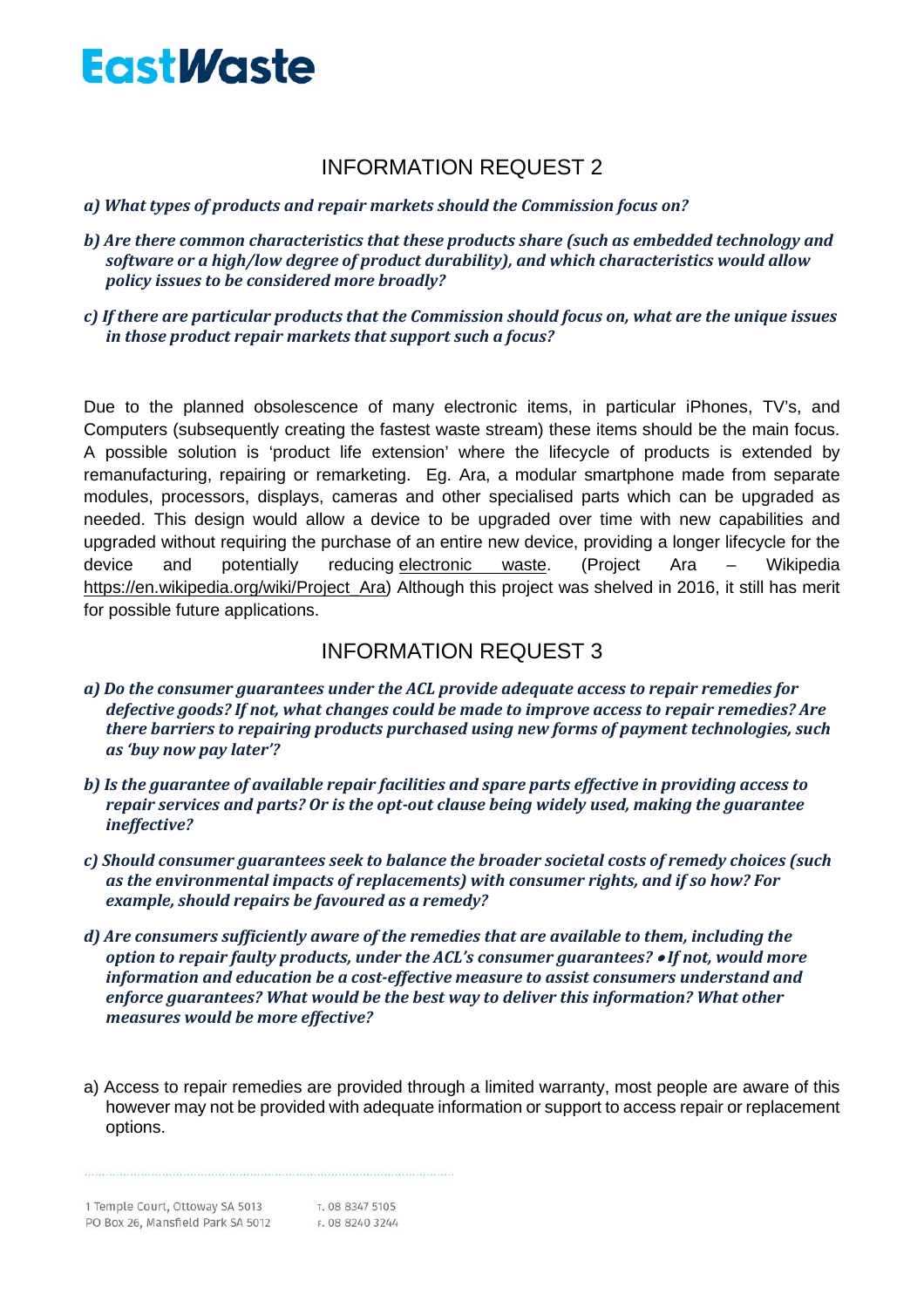- b) It seems the 'need for new' often outweighs the motivation for people to choose to repair items. 'Afterpay/buy now pay later' allows people easier access to new products and in doing so further encourages them to purchase new items rather than getting existing items repaired.
- c) Highlighting the significant environmental, societal and economic benefits of repairing would perhaps encourage people to repair and restore items more. Alternatively developing and mandating the publishing of a 'life cycle' cost/environmental impact statement of goods, may assist consumers in their purchasing decisions.

### Eg: **Benefits of repairing:**

- Reduces waste sent to landfill
- Reduces collection and processing cost associated with waste
- Supports a Circular Economy model where items or parts of, are reused and circulated for longer therefore conserving our natural resources
- Maintains the resale value of a product
- d) Extending warranties and prioritising repair options and accessibility would improve awareness of these options. Also allowing for warranties to be extended to items that are repaired for resale through second-hand goods.

## INFORMATION REQUEST 4

- *a) The Commission is seeking information on the nature of repair markets in Australia, including detailed data on the repair markets for specific products, covering:* • *market size — by employment, revenue, number of businesses, profit margins* • *market composition — such as market share between authorised, independent and DIY repairers. (continued next page)*
- *b) Is there any evidence of a difference in quality, safety or data security between authorised repair networks and independent repairers? Are there ways to address concerns around quality, safety or data security while promoting a vibrant independent repair market?*
- *c) Are there available examples of the contracts between OEMs and authorised repairers? Do these contracts limit effective competition in repair markets (such as by limiting the number and reach of authorised repairers or requiring authorised repairers to not be authorised by a competing brand)?* • *What is the process to become authorised? Is it open and competitive?*
- *d) Are there specific examples or other evidence of practices by OEMs or their authorised repairers that create barriers to competition in repair markets?* • *Do other factors also create barriers to competition in repair markets, such as short-sighted consumer behaviours, switching costs, poor information availability or consumer lock-in?*
- *e) What is the relationship between the intensity of competition in the primary product market and the risk of consumer harm from a lack of competition in repair markets? Can competitive primary markets compensate for non-competitive repair markets?* • *Is an absence of effective competition in the primary market a necessary condition for consumer harm from noncompetitive repair markets?* • *To what extent would measures that enhance competition in the primary market address concerns about a lack of competition in repair markets?*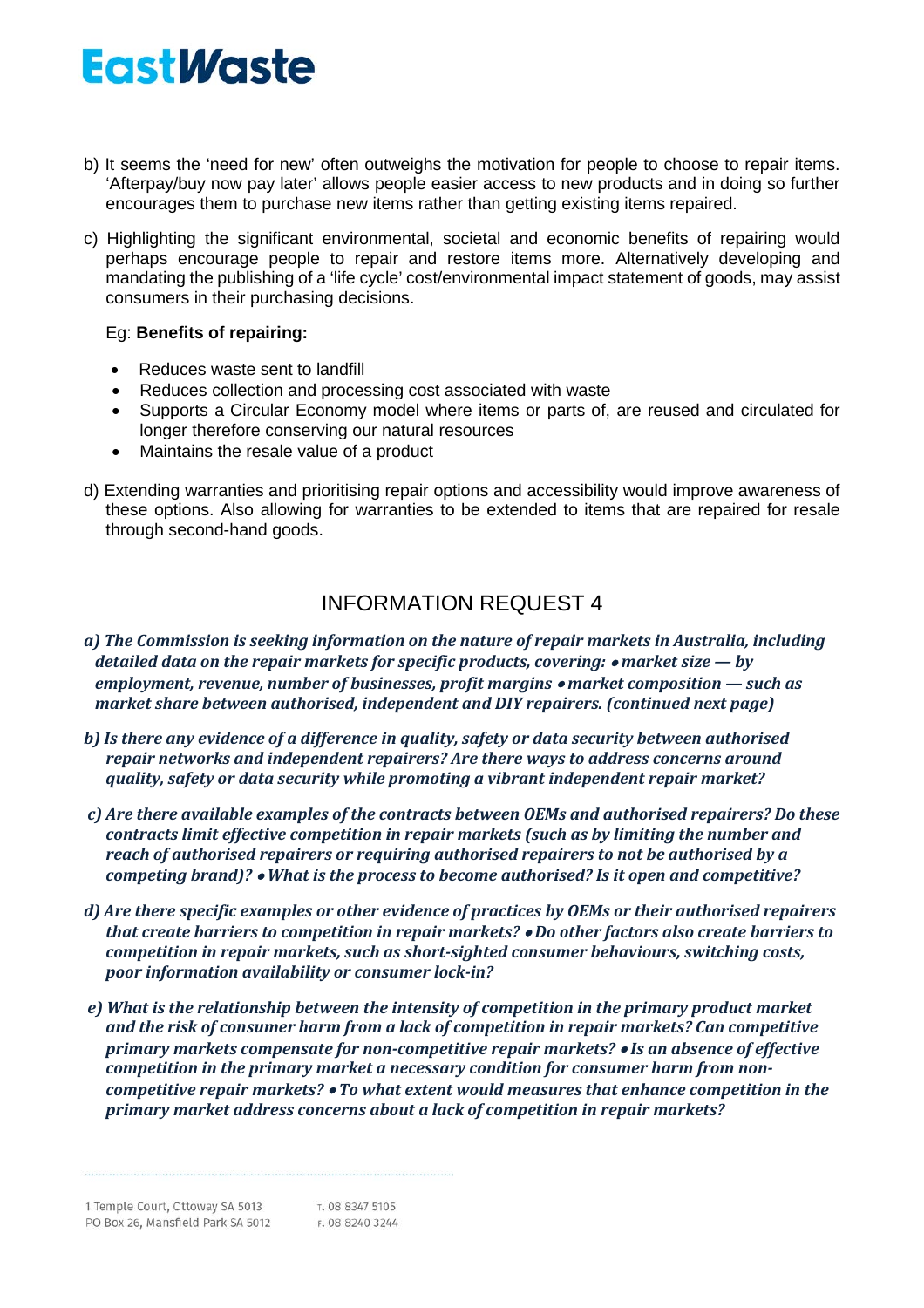- *f) Are the restrictive trade practices provisions of the CCA (such as the provisions on misuse of market power, exclusive dealing or anti-competitive contracts) sufficient to deal with any anticompetitive behaviours in repair markets?*
- *g) What policy changes could be introduced if there is a need to increase competition in repair markets and improve consumer access to, and affordability of, repairs?* • *What are the costs and benefits of any such proposal to the community as a whole? How does it balance the rights of manufacturers and suppliers, with those of consumers and repairers?*

Expanding the options of 'authorised repairers' to include repair cafes and other skilled technicians, will increase the competition in the repair market and in doing so, reduce the cost of repairs, particularly when volunteers may also be involved.

We need to make more products with less available resources, moving to a circular economy model allows us to do this by reusing and repairing items we already have. As resources are becoming increasingly scarce, the cost of producing new products is increasing, despite the increased efficiency in producing products.

There are significant business opportunities to be gained through reusing, repairing and repurposing items and essentially creating a circular economy model. 'A shift to a circular economy model could generate by 2025 an estimated \$1 trillion annually in economic value and create 100,000 new jobs and prevent 100 Million tonnes within the next 5 years. (Sustainability Defined, Podcast Ep 22: Circular Economy with Jennifer Gerholdt et al. May 2017)

Providing products that last longer and that can be repaired easily, can improve customer relationships as customers will be more satisfied with better products that last longer. The producers of the products will also have increased interaction with the consumers through providing services and repairing of products and in doing so, further strengthen the relationship with their consumers (*[McKinsey & Company](https://www.mckinsey.com/business-functions/sustainability/how-we-help-clients/circular-economy) and [the Ellen MacArthur Foundation\)](https://www.ellenmacarthurfoundation.org/assets/downloads/publications/Ellen-MacArthur-Foundation-Towards-the-Circular-Economy-vol.1.pdf).*

### INFORMATION REQUEST 5

- **a) To what extent do current IP laws already facilitate repairs by consumers or independent third parties (e.g. the spare parts defence under the Design Act)?**
- **b) Are there any aspects of IP laws where consumers' rights with respect to repairs are uncertain?**
- **c) Do current IP protections (e.g. intellectual property rights, technological protection measures, end-user licencing agreements) pose a significant barrier to repair in Australia?**

**If yes, please comment on any or all of the following:** • **the specific IP protections that prevent consumers from sourcing competitive repairs and/or inhibit competition in repair markets** • **the types of products or repair markets these barriers mainly affect** • **the prevalence of these barriers** • **the impacts of these barriers on third party repairers and consumers (e.g. financial cost, poorer quality repairs) (continued next page)** • **options for reducing these barriers and their associated benefits, costs and risks (including potential impact on market offerings).**

**d) In what ways might government facilitate legal access to embedded software in consumer and other goods for the purpose of repairs? What are the pros and cons of these approaches?**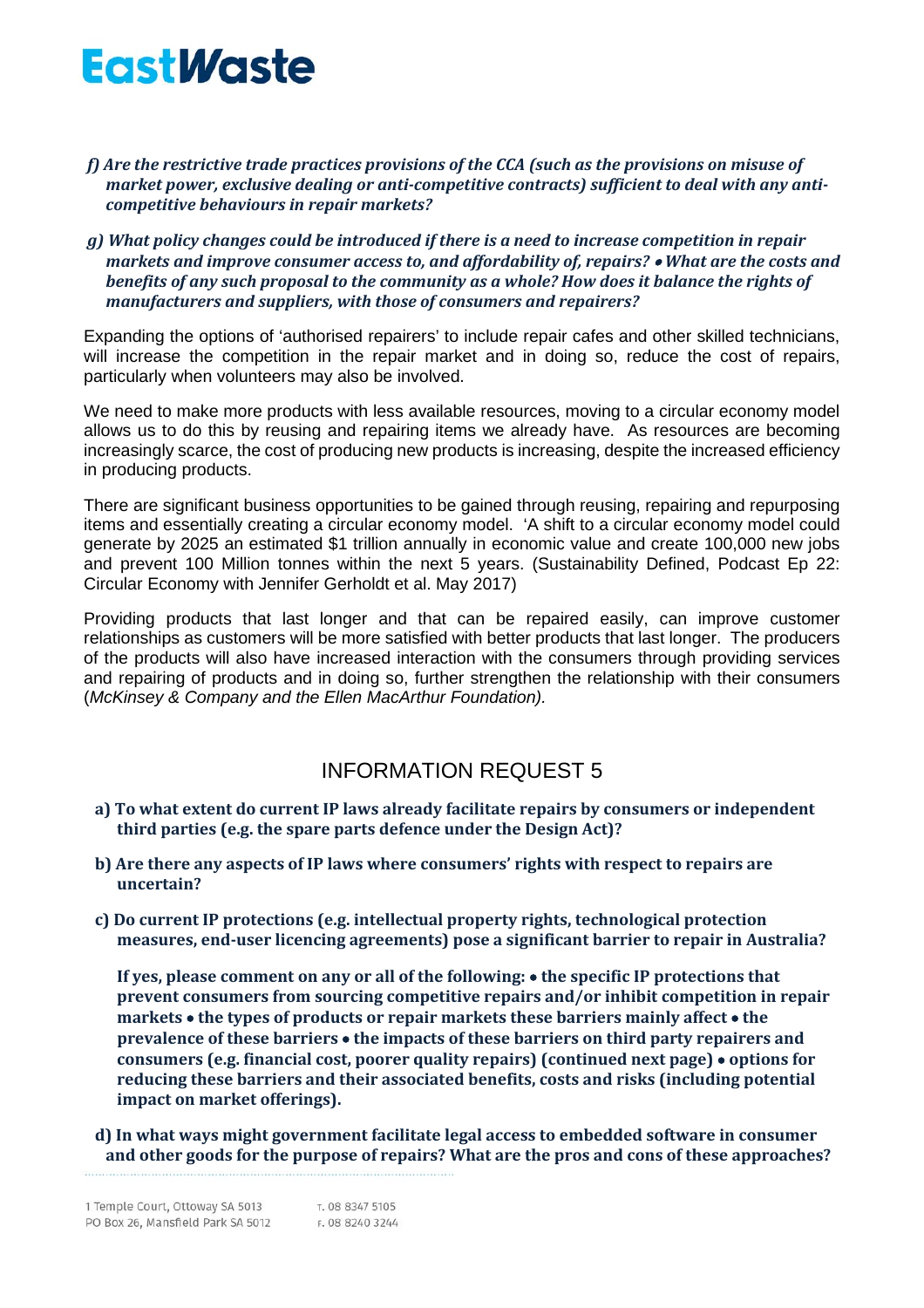Various issues around sharing of IP and companies restrictions to repair manuals and tools should be managed by a clear Policy framework.

If 'authorised repairers' are certified and trained through a regulated process managed by government or another independent authority, this should allow for regulated access to embedded software and other associated IP to the 'approved/authorised repairers' once they are certified. This would minimise the risk to the original equipment manufacturers (OEMs).

### INFORMATION REQUEST 6

- **a) What evidence is there of planned obsolescence in Australian product markets? Do concerns about planned obsolescence principally relate to premature failure of devices or in them being discarded still working when more attractive products enter the market?**
- **b) How can the Commission distinguish between planned product obsolescence and the natural evolution of products due to technological change and consumer demand?**
- **c) How does planned obsolescence affect repairers, consumers and the broader community in Australia?**
- **d) What measures do governments currently use to prevent planned obsolescence or mitigate its effects (in Australia and overseas)? How effective are these measures?**
- **e) What are the benefits, costs and risks of Australia adopting measures similar to those currently used overseas, such as product design standards and reparability ratings?**
- **f) Do consumers have access to good information about durability and reparability when making purchases? If not, how could access to information be improved?**

Planned obsolescence is evident, particularly with Smartphones, that either slow down or stop working and need replacing every couple of years, as battery life fades and software updates change. "Given the waste problem that we have here in Australia and around the world, planned obsolescence should be something of the past" as stated by executive director Ryan Lung of the Canberra Environment Centre.

Improvements in accessibility as well as affordability of repairs are needed. The cost of repairs should mostly be absorbed by the producer of a product through a Product Stewardship arrangement.

Providing a reparability rating system, similar to an energy efficiency rating, would also be a good idea to increase awareness for consumers.